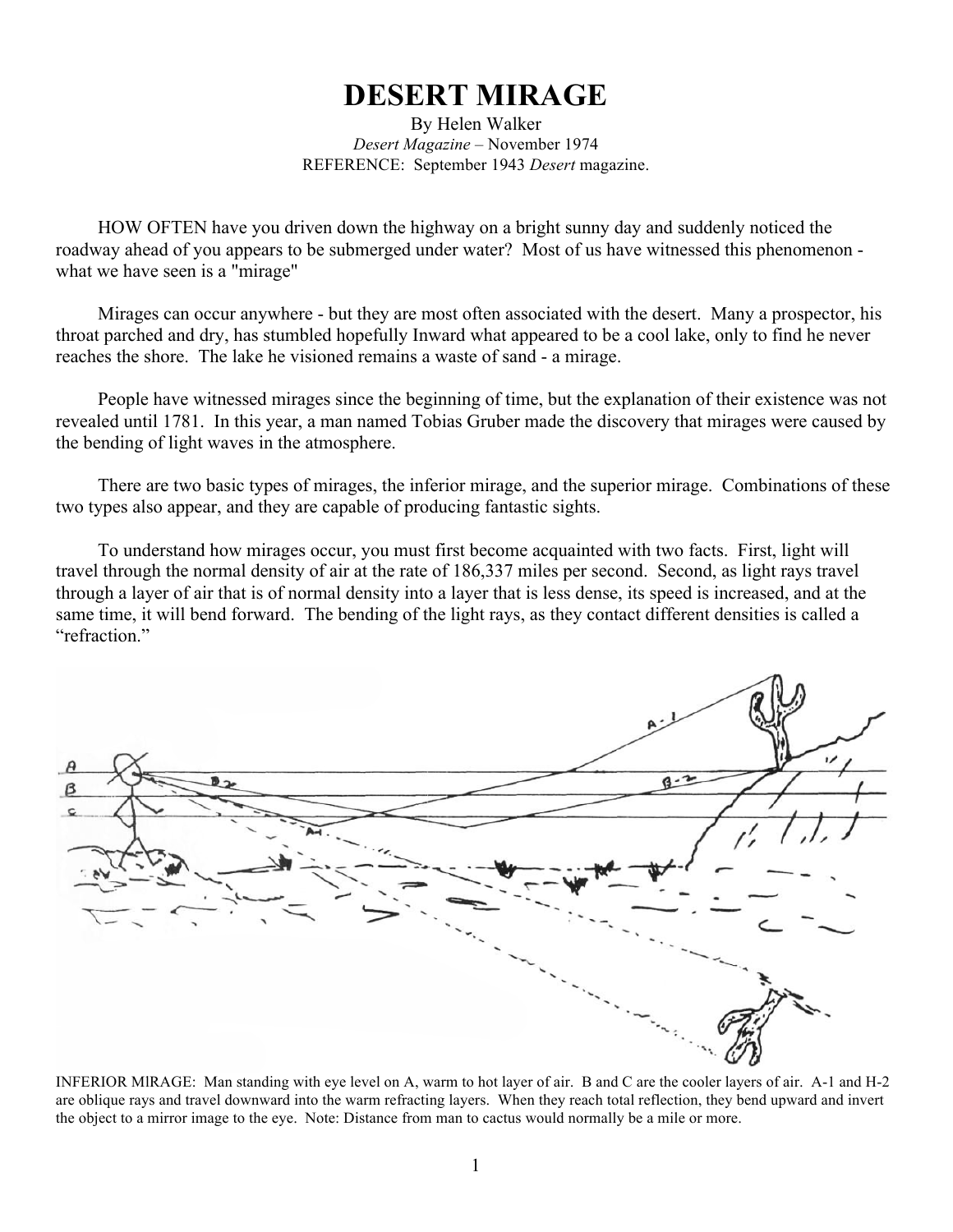

SUPERIOR MIRAGE: Man standing with eye level on C, cool layer of air. Band Care warmer layers of air. Rays bend as described in the inferior mirage illustration, but in the superior the reflection layer is at the top and the image is reversed. The man will see the butte image in the sky. Note: Distance from man to butte would normally be a mile or more.

Of the different types of mirages, the inferior mirage is the simplest. In this type of mirage, objects are reflected base to base - much the same as a mirror would reflect when placed at the base of an object - or reflection in water.

As light rays strike an object, they shoot out in all directions - some go straight, while others bend. The indirect or bent rays are called oblique rays. The straight rays are the horizontal. In observing an inferior mirage, we view an object by two sets of rays. We see the object in its true position with the horizontal rays. The oblique rays will bend as they come in contact with the heated layers. These oblique rays will travel forward and downward until they reach a point where they become totally reflected. The rays now begin an upward curve, similar to the original downward curve, (see drawing).

When the oblique rays finally reach the level of the eyes of the observer, the reflected image will appear to be upside down. To have witnessed an inferior mirage, chances are you are located in a position with your eyes at about the level where warm to hot layers of air have dispersed into cooler layers of air.

The superior mirage is an inverted image, which appears above the object - top 10 top. A superior mirage is most likely to occur when the observer stands in a layer of cool air, and the air blends off into a warm to hot layer above his horizontal view. This situation places the oblique rays high above the horizontal sight of the viewer, and the total reflection layer is at the top.